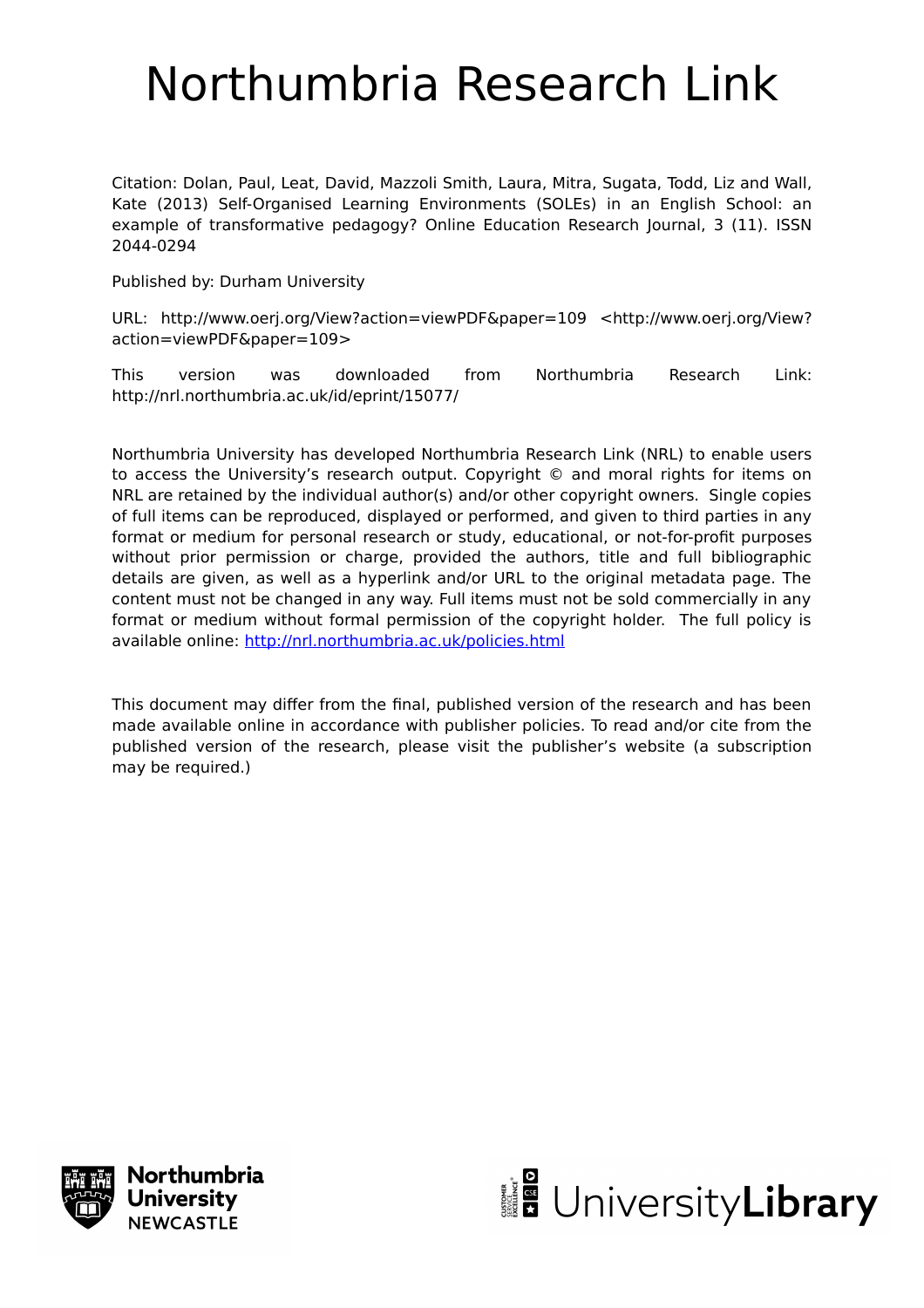

This paper was downloaded from

### **The Online Educational Research Journal (OERJ)**

# www.oerj.org

OERJ is an entirely internet-based educational research journal. It is available to anyone who can access the web and all articles can be read and downloaded online. Anybody can submit articles as well as comment on and rate articles. Submissions are published immediately provided certain rules are followed.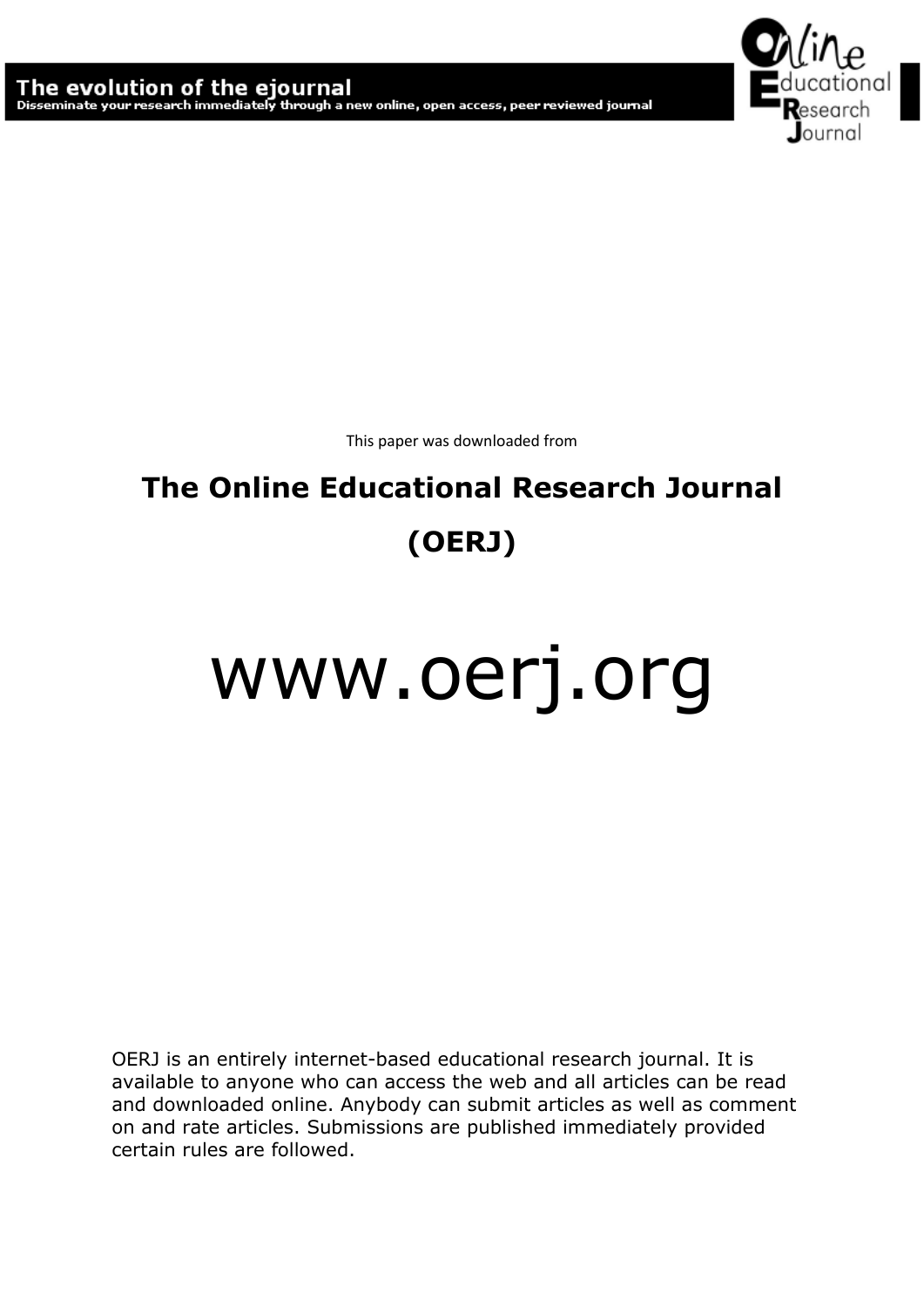#### **Self-Organised Learning Environments (SOLEs) in an English School: an example of transformative pedagogy?**

**Paul Dolan,<sup>1</sup> David Leat,<sup>2</sup> Laura Mazzoli Smith,<sup>2</sup> Sugata Mitra,<sup>2</sup> Liz Todd<sup>2</sup> and Kate Wall<sup>3</sup>**

- **(1) Northumbria University**
- **(2) Newcastle University**
- **(3) Durham University**

#### **Abstract**

Self-Organised Learning Environments (SOLEs) are models of learning in which students self-organise in groups and learn using a computer connected to the internet with minimal teacher support. The original 'hole in the wall' experiments in India are now applied to classrooms around the world. The idea of SOLEs is a social innovation that is inspiring educators (in schooling and also business contexts) everywhere, as demonstrated by Mitra's award of the 2013 TED prize. However, when SOLEs are located in classrooms, a number of questions arise. Are SOLEs easily adapted for the classroom context? Is the impact on learning as transformative as suggested by the original ideas? This paper considers in detail the application over two years by one teacher, using SOLEs in a Year 4 classroom in an urban North East England primary school, in partnership with university researchers Dolan, Mitra and Leat. Issues of innovation and transformation are discussed, informed by the ideas of Bernstein, Engestrom, and Giroux. The SOLE concept, although flexible, has the potential to offer a divergent, radical transformative pedagogy. This sits somewhat uncomfortably alongside more convergent approaches which position the learner as subservient to the curriculum, with the task of merely mastering subject matter prescribed by the teacher. However, what is notable from this analysis is that transformative pedagogy seems to be positioned alongside, rather than in conflict with, the dominant educational framework.

#### **Introduction**

Self-organised learning environments as used in schools are minimally supervised, internet based learning experiences for groups of three to four children, driven by a research question (Mitra and Dangwal, 2010; Mitra, 2012). They have developed from Mitra's earlier 'hole in the wall' experiments (Mitra, 2006, carried out in India between 1999 and 2006), which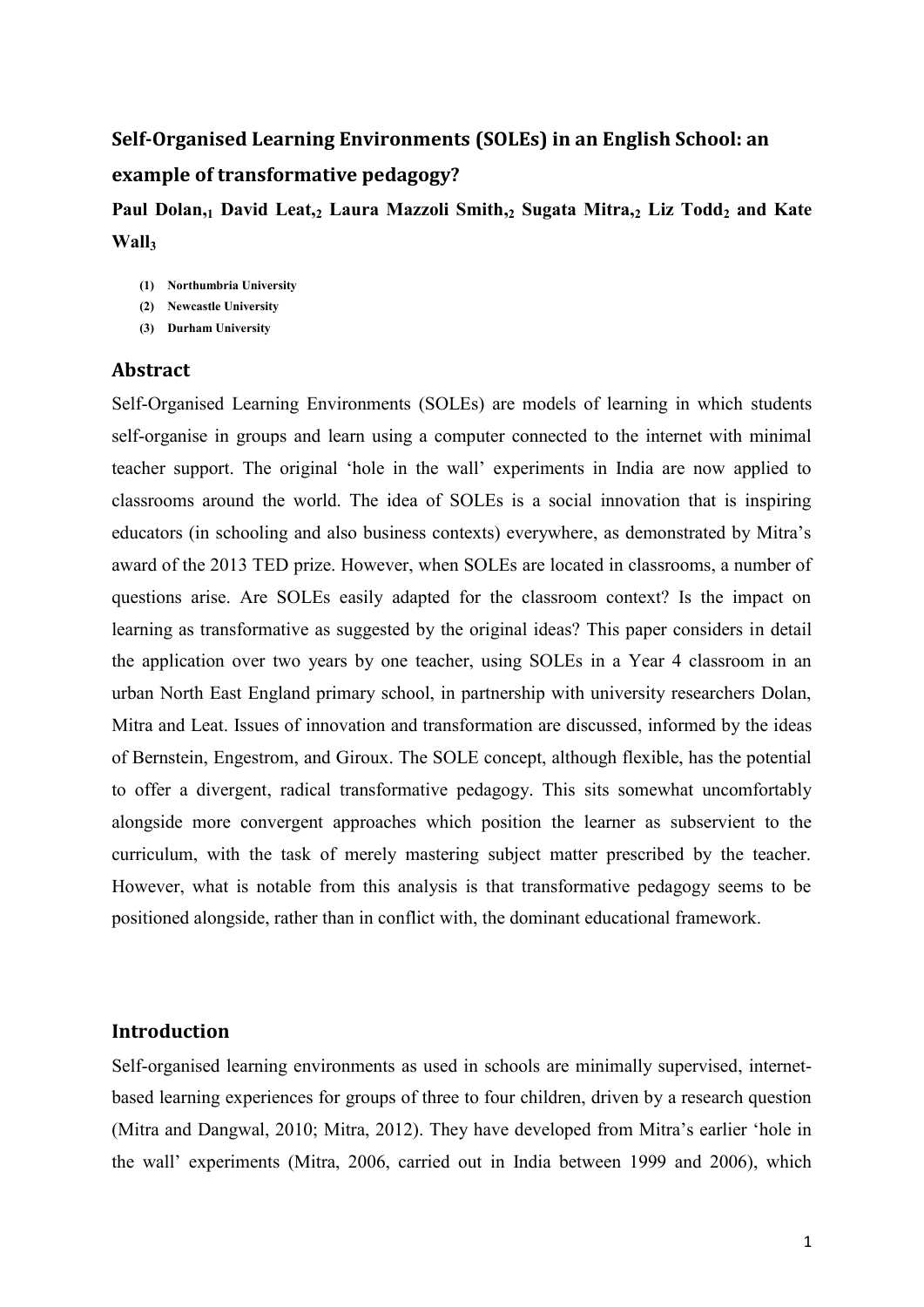demonstrated children's facility for learning to use computers when working in small groups and their ability to learn with computers without the presence of a teacher. The SOLE's learning environment is characterised by its 'absence from adult intervention' and by 'openness and flexibility' (Mitra et al., 2005: 3). SOLE sessions have been found to provide spaces within which spontaneous creativity and unexpected learning can occur, since there may not be predefined learning objectives.

Briefly, a SOLE session in a school classroom involves a session of from between 30 and 90 minutes in which the teacher will engage the students with a question that they address. The question is chosen so as to be challenging for the students, not a question that might be regarded as 'easy'. Questions are indirectly related to the subject area and examples include: 'Who built the pyramids and why?', 'What are fractals?', 'What are they looking for with the Large Hadron Collider in CERN, in Geneva?', 'Who is Gandhi and what did he do?', "Where is Botswana and what is it famous for?', 'Was the British Raj a good idea?' Questions for primary-aged students to work on are often taken from GCSE papers. However in more divergent variants of SOLEs, students may well generate questions to pursue. For each session, the students would form their own groups of approximately four of their own choosing. Each group is allowed to use one computer with internet access. Students are allowed to change groups, talk to each other, talk to other groups and walk around looking at other's work. There are very few rules. The teacher's role at this stage is minimal, to observe the students and stay out of their way. Teachers facilitate SOLEs through setting the challenging question, but then have limited pedagogic input until the final plenary stage. However teachers vary in the degree of scaffolding they offer to students. Sometimes a student is nominated by the others to take the role of 'supervisor', to sort out any disputes and keep noise to manageable levels. It is only the 'supervisor' who can interact with any adults. About two thirds of the way through, the groups should produce and then present to the class a one-page report where they describe what they have found. The teacher can then expand on this in a later class.

Mitra's research on SOLEs typically tests students before and after different kinds of SOLE situations. The tests are usually curriculum-related but of a standard higher than the level that students are used to (Mitra, 2012). Detailed critical evidence is still to be published. However, accumulated case study and small-scale quantitative evidence from a range of contexts suggests that students tend to answer more challenging questions and retain the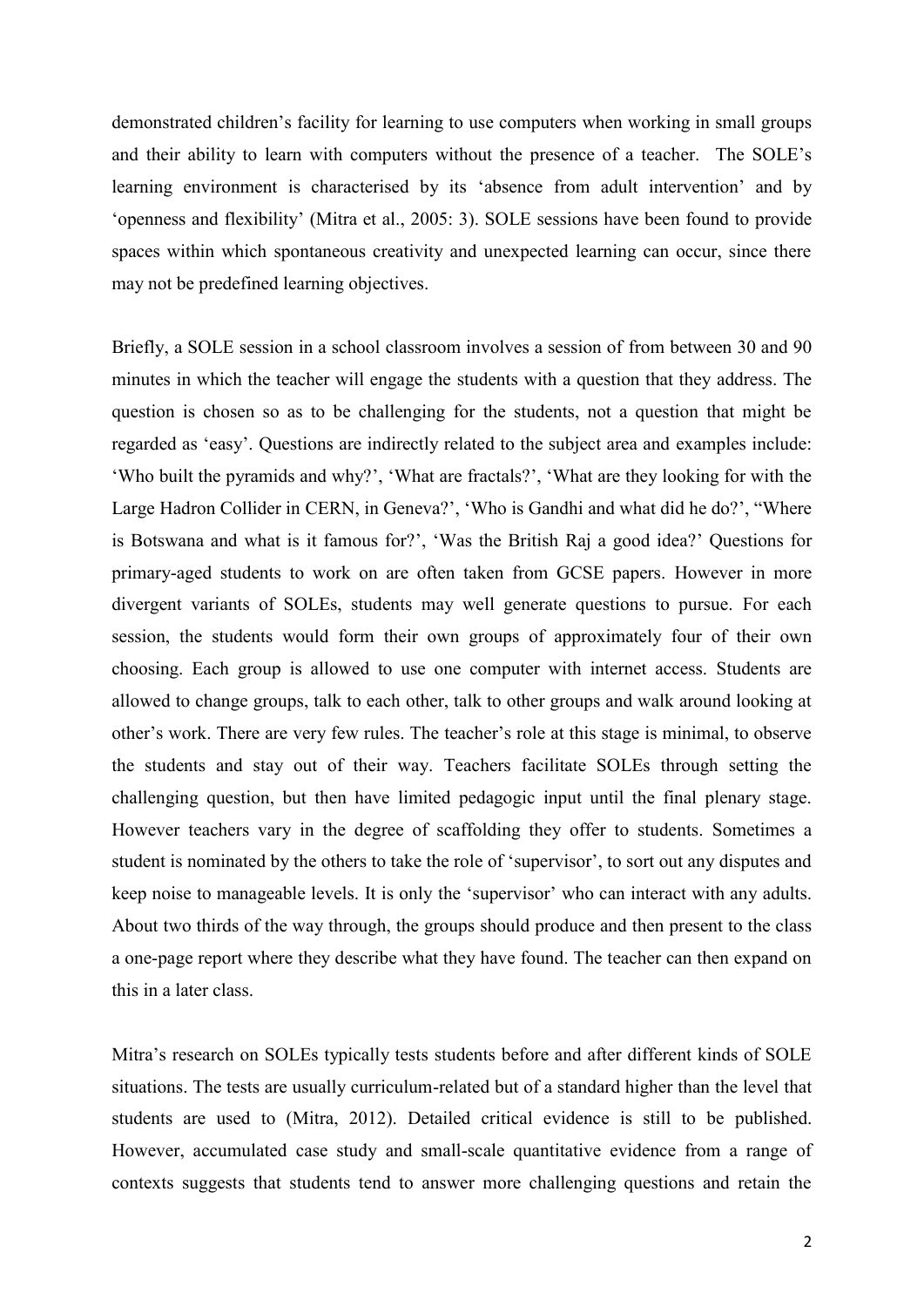information for a longer time than they would usually (Mitra and Rana, 2001; Mitra et al., 2003; Mitra and Dangwal, 2010; Mitra, 2012; Mitra and Quiroga, 2012). There is a need now for evidence about mechanisms by which SOLEs impact on student learning, for more systematic quantitative evaluation of SOLE's impact on student learning outcomes and for case studies of teachers' practical knowledge as they implement SOLEs.

Whilst there have been many blog responses from teachers using SOLEs about changes to their teaching, there has been little systematic study of the way teachers use SOLEs in schools. There are a number of questions about the use of SOLEs in the school context. How can SOLEs be embedded in classroom learning? Are SOLEs easily implemented into particular contexts (in this case, a particular English primary school)? Do SOLEs support existing curricular demands? Do impacts appear as transformative, as suggested by the original ideas? How can they be conceptualised? And, is there a basis for their conceptualisation as innovative in terms of pedagogy? This paper is a first step in considering, through data from one case study, the experiences and views of one primary school teacher using SOLEs over two years.

#### **Research context**

Sarah Taylor (ST) (pseudonym to preserve anonymity) used SOLEs over two consecutive years at Holy Name Church of England Primary School (also a pseudonym) in an urban area in the North of England. The school has about two hundred students and serves an area of considerable socio-economic disadvantage, with approximately half the students on free school meals (26% national average) and 4 per cent of students with special educational needs (8% national average). A 2007 Ofsted report rated the school as Outstanding.

ST contacted Mitra and invited him to her Year 4 classroom in 2009/10 when she had barely begun her first year of teaching. During the year Mitra supported ST's development of SOLEs and together they carried out a number of small-scale projects. These involved testing the children involved in the SOLEs using GCSE exam questions that were related to the SOLE questions. ST continued to use SOLEs the following academic year with a new cohort of Year 4 students. During her 3rd year teaching, ST found SOLEs inappropriate for the Reception class she had been given. However, she had developed though her use of SOLEs a collaborative manner of talking to students and took this to her Reception teaching. This was a pedagogy that assumed that students were knowledgeable and had her asking them what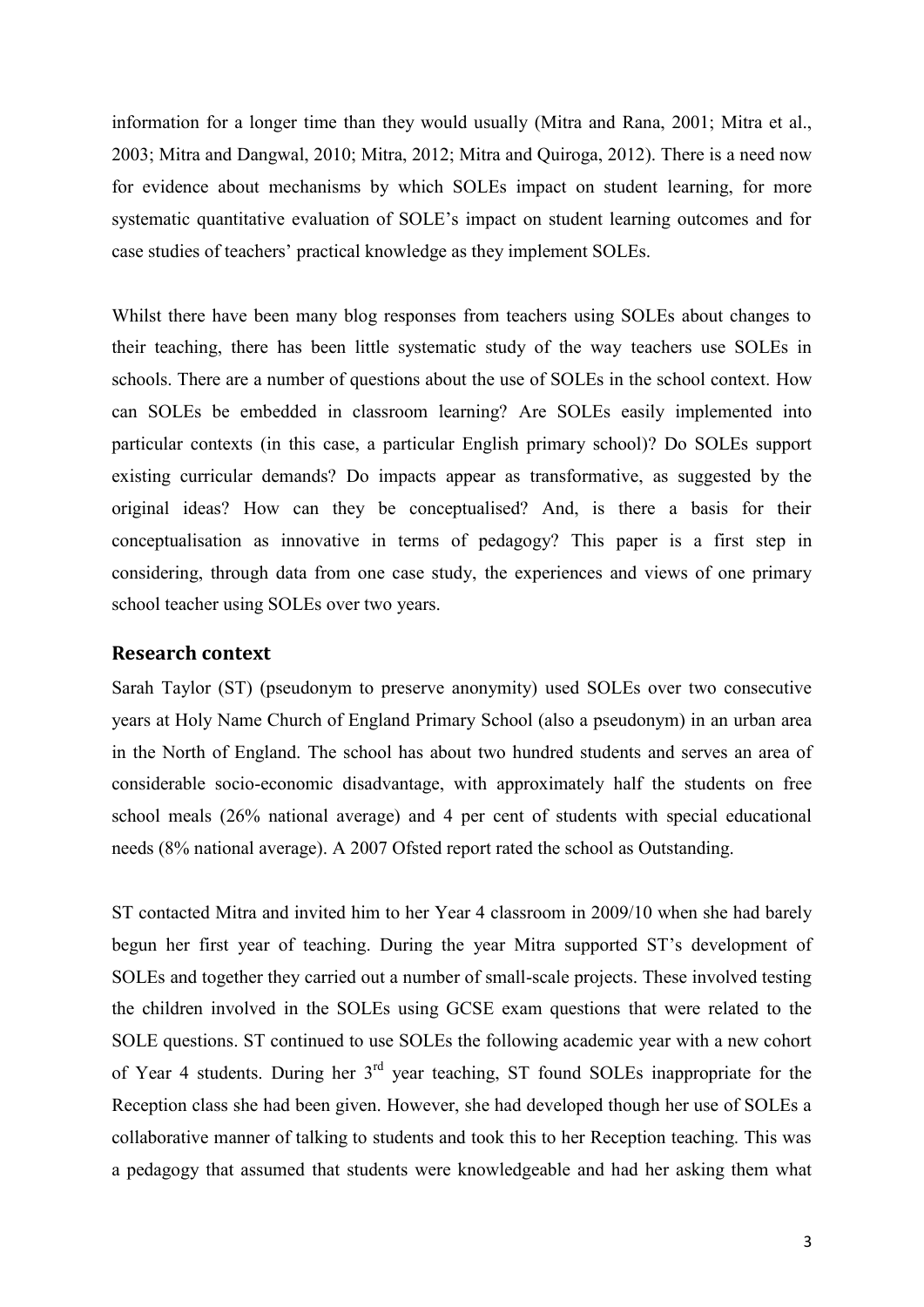they already knew in any topic. During this third year, although use of SOLEs was not widespread, it started to be used more often by other teachers at Holy Name Primary.

It should be stated that in ST's implementation of SOLEs in Holy Name, she had regular support from Mitra and other Newcastle university staff, namely Paul Dolan (PD) and David Leat (DL). Also, the school has had many visitors looking into the use of SOLEs and there has been a high level of interest from external parties.

#### **Methodology**

This paper will draw primarily on the in-depth case study of one teacher and her classes over a two-year period spanning 2009/10 and 2010/11 at Holy Name Church of England Primary School, North-East England. It reports on and discusses themes in ST's interaction with and use of SOLEs over this time. The context of this research investigating SOLEs is a particular classroom in England and generalisability to other contexts is not assumed. The questions being explored are how were SOLEs introduced and developed over time and does this constitute pedagogical innovation. The detailed nature of the data makes the examination of these questions possible. An initial dataset was collected by ST in conjunction with Mitra during the academic year 2009/2010. This included testing the children pre- and post-SOLE sessions to explore learning. During the academic year 2010-2011 with a university partner, PD, ST collected a variety of data. This included, from September 2010 to April 2011, videos of SOLE sessions with transcriptions, and diary entries on all SOLE sessions (recording both notable events and small incidents). PD both collected data of his own (for instance, through lesson observations) and, with DL, analysed some of ST's data (for instance her notebooks). We interviewed ST in October 2013 to enquire about her current views about her development of SOLEs.

Data collected on students were also analysed for this paper. The purpose of the analysis of student data was not to evaluate SOLEs so much as to provide a parallel story of student views of SOLEs to set alongside ST's narrative. Without such a story, knowing (for example) that ST was often surprised by the impact on student learning of SOLEs would beg the question on the perspectives of students regarding whether they enjoyed SOLEs and how they perceived SOLEs in relation to their other learning experiences.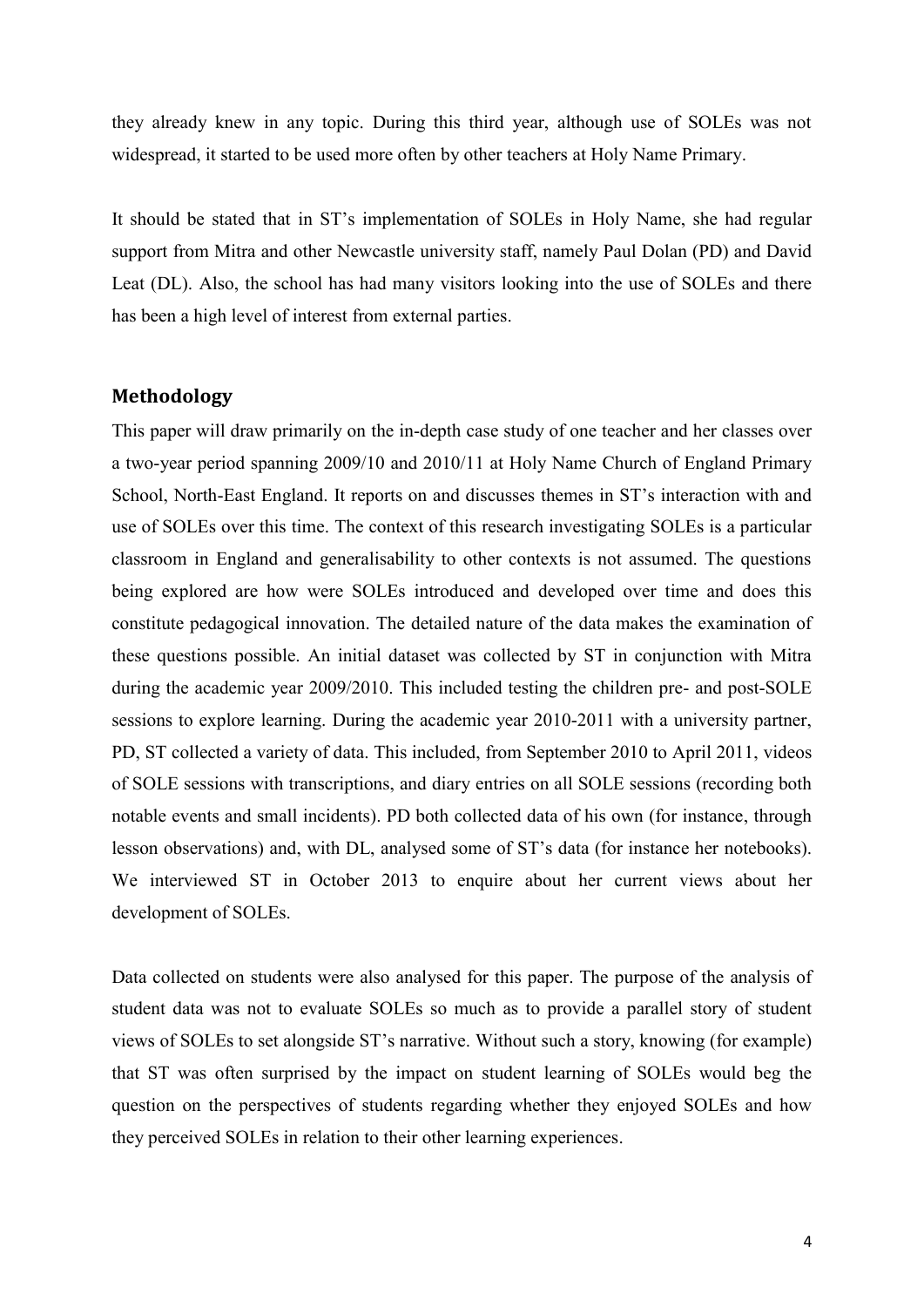Student data took the form of student questionnaires and pupil view templates (PVTs, see Wall and Higgins, 2006). PVTs were administered to students in ST's class on eight different occasions, a total of 122 PVTs. There were also some stimulated recall interviews using the PVTs. The student questionnaires used a mind-mapping exercise that asked for a comparison of SOLE lessons with other 'normal' lessons (see Figure 1).The PVT provides an image of the learning situation on which the research is focused, together with empty speech and thought bubbles. Pupils are invited to write in the bubbles. This could very simply be what they think about a specific activity, for example independent reading, or it could be more sophisticated and concern the more abstract thinking processes that they associate with or use during a specific activity. The templates are a 'pragmatic tool' (Dewey, 1931; Leont'ev, 1981) that, it is hoped, has meaning and value across both learning and research contexts. In other words, PVT use aims to be a research tool that can be empirically influential and powerful, while also having an impact upon the pedagogical processes within classrooms.

For this paper the data was analysed using a repeated process of systematic analysis to identify key themes. However, the data was also used in cycles of action research. During the course of 2010/11 the data and analyses were fed back to ST, often by PD but also by DL, and this close relationship supported her development. It is therefore a critical part of the context in which ST used SOLEs at her school, and in which interpretations of the data reported in this paper were developed.

#### **The Development by ST of SOLEs in Holy Name Primary**

The first SOLEs carried out with ST's Year 4 students, supported regularly by Mitra, used GCSE questions. Three months after the SOLEs, ST asked the children the same GCSE questions under examination conditions (no speaking to others, no use of internet). Surprised that the children had retained the answers assumed to be gained by SOLEs, the tests were repeated on two further occasions all with high achievement. ST was the curriculum leader in science and found SOLEs generated student interest and knowledge from science questions. She then started to use SOLEs in other areas: history, geography and English, and then mathematics. During this first year, when ST first used SOLEs without Mitra's presence, she reported feeling deeply worried at the level of noise and with low expectations of the outcomes. However, she also reported feeling greatly surprised at what the children came up with. The science curriculum topic on one occasion was 'friction', so ST chose the question,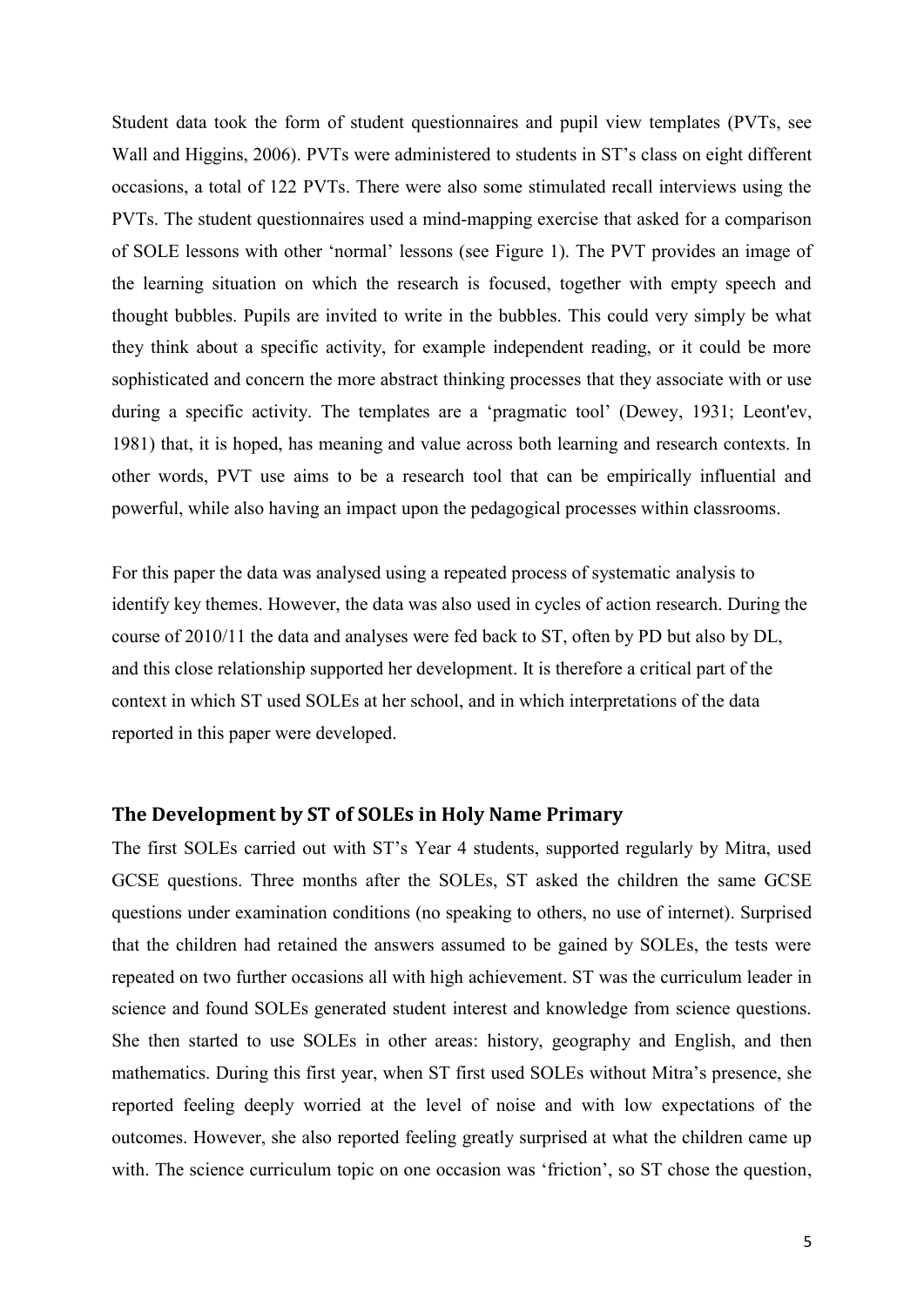"Why do you slip on wet surfaces?" The children were talking in their groups about friction, snow tyres, grips on football boots, different surfaces, racing cars, all in twenty minutes.

ST said that SOLEs can work in conjunction with the curriculum at different times in different ways. As information is gathered so quickly it is ST's view that SOLEs can come to the aid of teachers with little time to complete a topic. For example, at the start of a topic a SOLE is a useful way of introducing a new area, but it is equally useful at the end of a topic with only a week of teaching time remaining but much material to cover:

*I was absolutely stunned with what they [the students] came back with. They had practically covered the whole scheme of work in one lesson. I was totally amazed because these 8/9-year -olds were coming back with such complex information.* (ST final interview)

Here, ST gives as an example a SOLE session from her second year of using SOLEs, on Vikings and religion. What impresses ST is the complex discussions that this initial question led to:

*We taught the Vikings once and we hadn't really touched on religion and I was thinking I haven't got much time and we gave them the question 'What did the Vikings believe about God?' and they went off and came back with the most amazing information ever. Stuff that I didn't know at all and they ended up having this really big debate. They found out that the Vikings weren't necessarily fierce fighters by their nature but they had to be because they believed that if they didn't fight and didn't show that they were aggressive and manly that they wouldn't go to heaven, they wouldn't have an afterlife. So the children were starting to say things like 'well maybe people didn't really want to but they had to because they had this really strong belief that if they didn't fight for their cause to take over land that they wouldn't have an afterlife, so maybe a lot of them weren't really like that but they just had to pretend to be'. And I was thinking how on earth would I ever have been able to do a lesson to 8-year-olds about that massive issue in an hour? There is just no way! But they're the kind of jewels that they come back with and then a whole discussion started about religion – should you do everything that a religion tells you to do even if you don't believe in it yourself but your parents do. And they were talking about the school because it's a church school and so*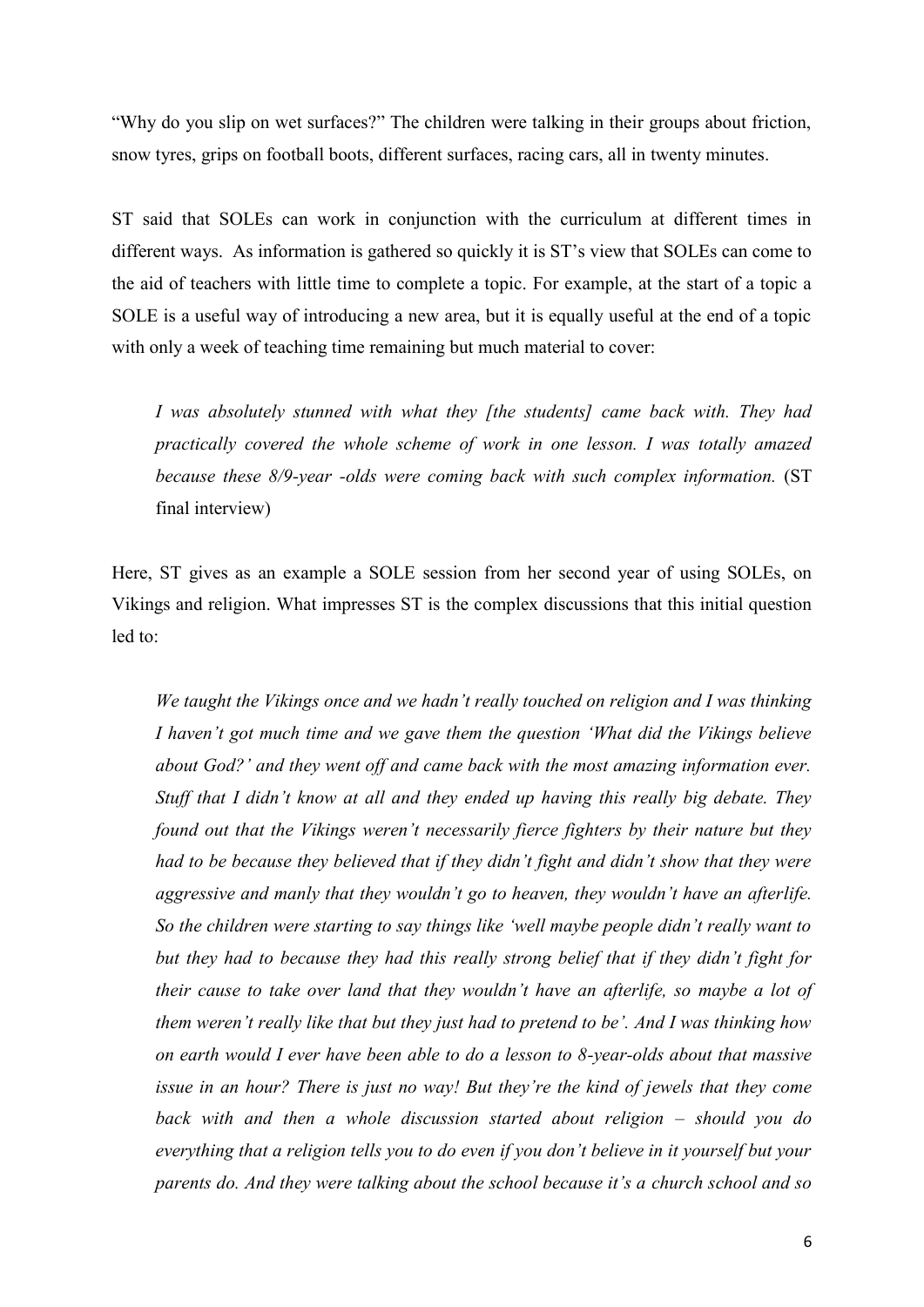*are there any things that they learn in school that they didn't agree with. As a teacher I would never in a million years have planned a lesson about all of that. It would never have crossed my mind! It made them look back over the whole topic as well.* (ST final interview)

This extract is evidence of the influence that ST's first hand experience was having on her stance on SOLEs, as she was seeing significant potential for learning in her pupils.

#### **Journal analysis: A year of SOLEs**

We conducted an analysis of ST's 2010/11 journal to identify themes. The journal contains reflections based both on ST's presence in the room and to a lesser extent reviewing the video recordings of sessions and discussion with university colleagues or visitors. The 20 entries were divided into four time periods, each covering five entries: September-mid-October 2010, mid-October-November 2010, early December 2010-early January 2011, mid-January 2010-April 2011. Early on there was considerable emphasis on general behaviour and the functioning of the 'supervisor', with some consideration of the SOLE process and the quality of information being found and analysed. In the second period the scrutiny of behaviour lessened and there was more consideration of how students were responding. This continued into the  $3<sup>rd</sup>$  period when the focus became student response and learning, along with reflections on planning. Reflections on learning in many cases were prompted by observations on individual students.

One of the most significant challenges was learning how to conduct plenaries during which groups present their work. ST saw this as an opportunity to deepen and broaden learning and to challenge students. Planning was both short term, on how to proceed to the next lesson, and longer term in respect of managing different aspects of SOLEs. In the fourth period, student response/learning and group interaction seemed to be dominant categories, and there was more general reflection on the year so far. Another emerging category was observations on how groups were working together, perhaps in terms of accommodating individuals. Behaviour does not disappear; there were still three references in the last five entries, but it seemed to have had less relative significance. There were two particularly interesting trends. Firstly, those aspects concerned with strictly organisation/'teaching' aspects seemed to diminish over time and, secondly, those concerned with learning increased.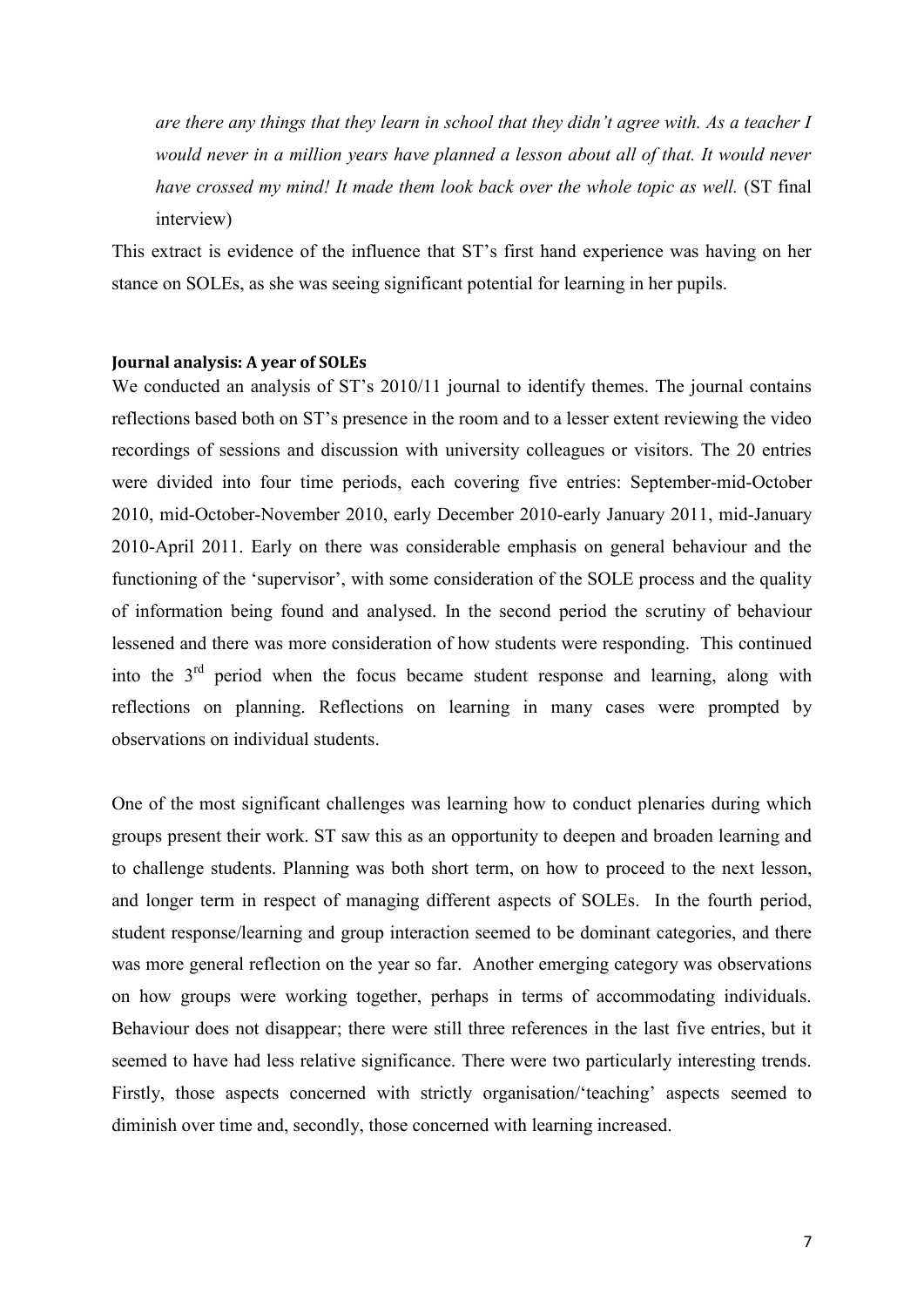ST broadly recognised the pattern reflected from her journal:

*I think you get more precise at what you're looking for. At first, you're just looking at a whole class picture of behaviour, everybody getting on with work, and then you start looking for other things: groups, individuals, the effect of the question. I think once you're satisfied that they understand the process, the structure of a SOLE, then you can start to think about the significance of things. They need time to settle in to the process. If they get stuck then you talk about how to overcome problems. In those lessons, there isn't a problem that can't be discussed and overcome, some lessons, it's harder to talk about things in structured lessons. I think meetings with Paul and David probably also prompted me to reflect on whole school issues.* (ST diary)

The SOLE method seems to have allowed Sarah opportunities to observe her class 'from a distance' during extended periods of time when the students are self-organising. The notebooks show she had reflected on how the SOLE method could be modified in order to suit the needs of her class better. This reflection led to planning and interventions. The notebooks also showed Sarah thinking about the effect of SOLEs on her class at different levels: the effect on specific students; the effect on a group of students working together; the effect on the class as a whole; and the effect on the school and staff. Sarah found SOLEs enabled her to notice changes in the social relationships in her classroom. At first, children worked on SOLEs in friendship groups, but as time went on she noticed a range of changes, including children making other kinds of choices about who to work with, such as perceived skills in different subject areas. ST spoke about how difficult it was not to intervene in SOLEs, such as when you saw a child working alone. Her observations of the different approaches taken by children to a particular SOLE might be discussed with them afterwards individually, to encourage them to reflect on their own learning.

Our data suggests that ST's approach to teaching, to her planning over the term and her delivery of individual lessons changed as a result of using SOLEs. Not only did ST find discussions on topics (such as the Viking approach to theology) that she would not have thought within the capability of her students, she found herself using vocabulary of a greater complexity as a result of students doing so in their SOLE discussions and panel presentations. In order to consolidate children's understanding she collected words from SOLE presentations into a word bank and explored these further in subsequent lessons. There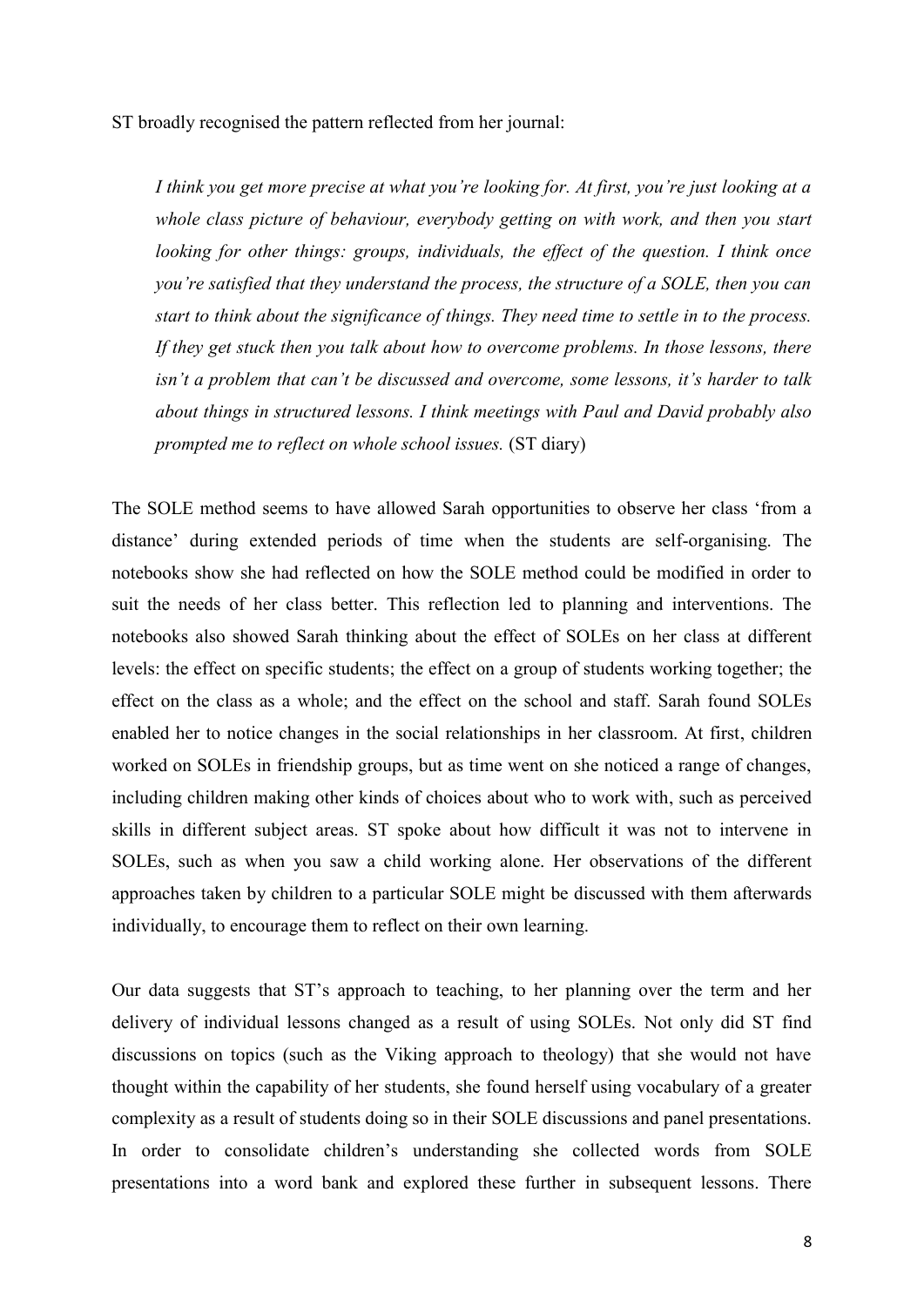seemed to be a 'knock-on' effect into her wider thinking and practice, reinforced by the students:

*Whatever I do now, I think, would a SOLE question be useful here or not? I don't do it for the sake of it, I think 'would it be valuable?.… The SOLE method bleeds into everything else I do. The students start to take SOLE experiences into other lessons too – they ask 'why can't we work in groups of four in this lesson?' sometimes I think, well, actually OK you can, whereas sometimes I have to explain it's just not appropriate.* (ST final interview)

What seemed most striking from ST's data was the impact of SOLEs on her appreciation of the children:

*A lot of the time we don't listen to the children and we don't listen to how they would like to learn and what they would like to know.* (ST Youtube video)

#### **Y4 Pupil responses to SOLEs in Holy Name Primary**

Analysis of all student data showed the children to be generally positive about SOLEs and also (in the case of one student, a response in keeping with that of many other students in the class) to see SOLEs as different to 'normal lessons' (Figure 1). A positive response may, of course, result from novelty. However, the novelty effect diminished since the SOLE approach became a regular feature of student work across the whole year. Pupils reported remembering more, working with others, having more choice and being more excited in relation to SOLES. There was also evidence of metacognitive thinking from the use of PVTs, in that students evidenced the development of sensitivity to their work habits and the accuracy of their work. In general, the students reported positively on school, so there were many positive comments about both approaches (SOLEs and normal lessons). However, they were slightly more explicit about learning processes in SOLES, which might be because it was the approach that was perceived as different. The main difference, however, was in the large number of negative comments made about 'normal' lessons against a much smaller number for SOLEs.

*Figure 1. The response of one student to a comparison of SOLE lessons to 'normal' lessons*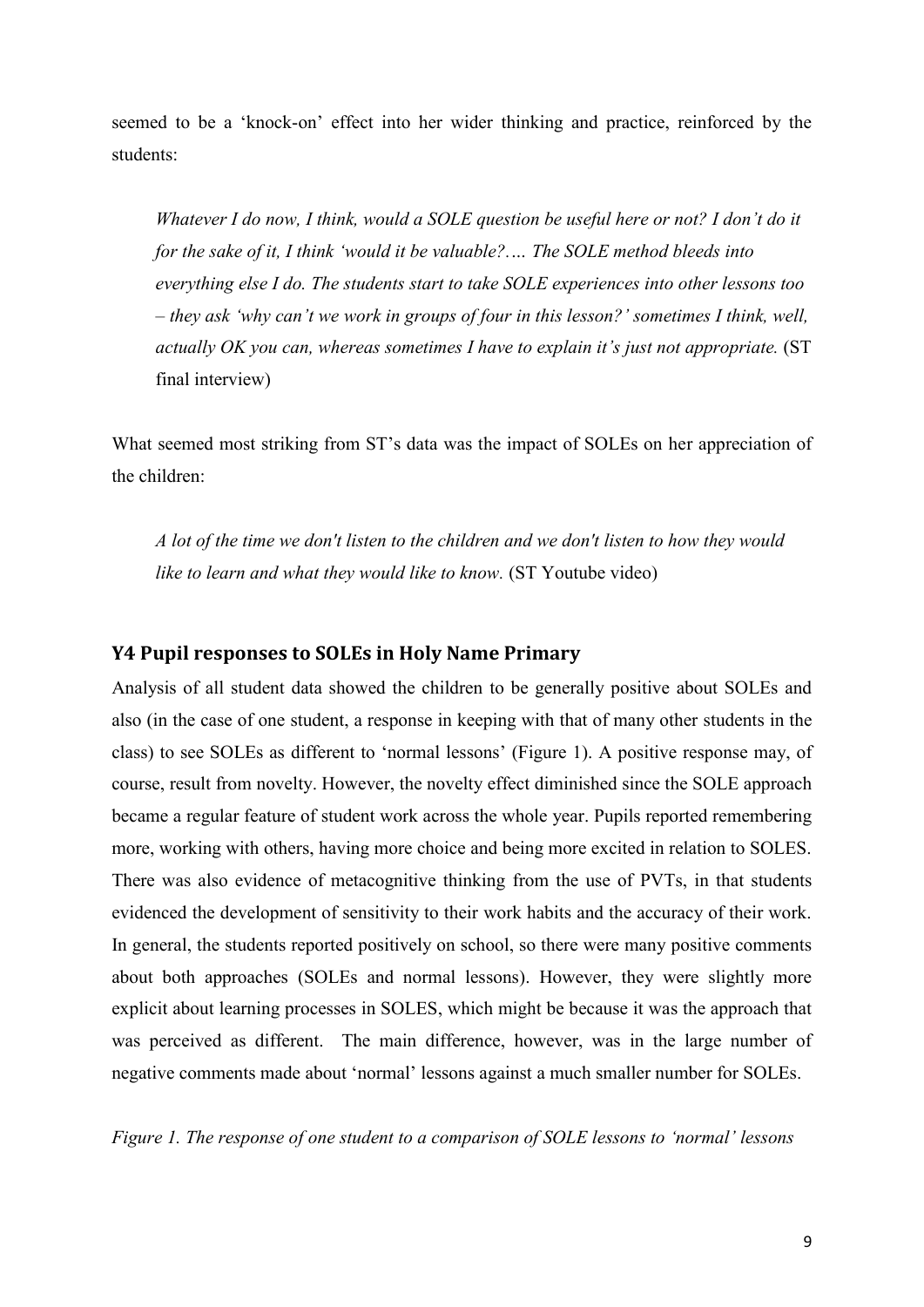

Placing student data alongside the data from ST, it seemed as if it was not only ST's thinking and behaviour that developed, but also that of the students. As ST suggested:

*The increase in notebook observations of student dialogue and learning-centred talk might be to do with an increase in student confidence – later in the year they tended to The increase in notebook observations of student dialogue and learning-centred talk*<br>might be to do with an increase in student confidence – later in the year they tended to<br>tell me more about what they're doing – they we *rather than behaviour issues.* (ST diary)

The process of reviewing student data with ST seemed to have been valuable for her in both reinforcing perceptions and adding justification: reinforcing perceptions and adding justification:

*The formal data showed me what the children actually thought about it. It's their point of view. It confirmed/ dispelled ideas that I was having throughout the process.* The formal data showed me what the children actually thought about it. It's their point<br>of view. It confirmed/ dispelled ideas that I was having throughout the process.<br>Sometimes it's really surprising to see what they wri *honest they are – as soon as you say 'it's not a test, you can write what you want' they want' they really do! It confirms what you think you're seeing, what you think you're changing, is real, because the children see the benefits of working in this way as well. It's quite important with this kind of thing, that you know the children are enjoying it and benefiting from it. [The data] made me more aware of their views on all the aspects of wat you think you're seeing, what you think you're chan see the benefits of working in this way as well. It's of thing, that you know the children are enjoying it a data] made me more aware of their views on all the a*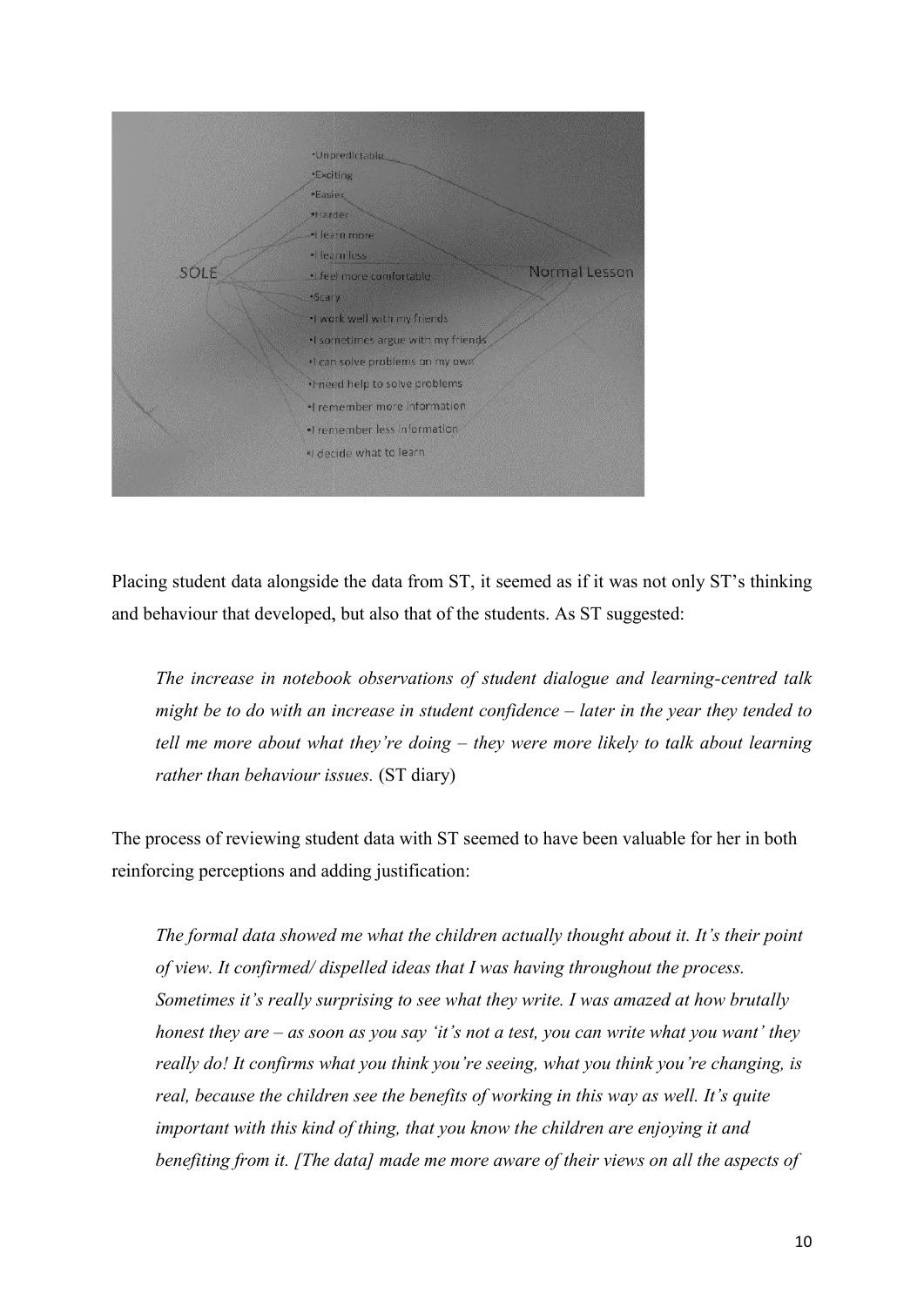*the SOLE process. You don't really realise how many decisions are going on in their heads at the different stages of an enquiry***.** (ST, video)

#### **Discussion**

One of the most obvious of all the many possible questions arising from our focus on SOLEs in the English primary school is the extent to which this particular practice of SOLEs can be regarded as transformative and innovative. We suggest that some of the other questions that are asked of SOLEs, such as whether the teacher involvement really can be conceptualised as minimal, can be considered within a critical analysis of SOLEs as innovation.

#### **Transformative pedagogy?**

SOLEs have garnered international acclaim in part because they are perceived to be so innovative and also because of exciting early results (Mitra, 2006; Mitra and Dangwal, 2010). There is compelling evidence that Mitra's ideas about SOLEs, and the implications of these ideas for pedagogy, have inspired educators across five continents including India, UK, Argentina, USA, Australia, China, Finland and Qatar. Mitra's ideas have also inspired the film, *Slumdog Millionaire*. Mitra has been awarded the 2013 annual TED prize (\$1 million) for his wish to build the school in the cloud, an invitation to everyone to create their own miniature child-driven learning environments and share their discoveries. Mitra's TED prize winning talk (Mitra, 2013a) on SOLEs has been viewed over 1,750,000 times on TED.com and TED's YouTube channel and over sixty major press articles have been written about the work (including *New York Times, TIME,* the BBC and *Times of India*). The 'SOLE Toolkit' (Mitra, 2013b) on the TED website, based on work in classrooms carried out with colleagues Dolan and Leat), has been downloaded over 16,000 times and many blogs posted by teachers inspired to make classroom changes. The TED website lists five ways in which the public can become involved in the prize-winner's wish and the first of these is to: 'Try out a Self- Organized Learning Environment (SOLE) in your home, school or community', with links to the TED SOLE Toolkit (Mitra, 2013b). There is therefore enormous momentum behind SOLEs, both within and also beyond educational spheres. This kind of attention creates a powerful discourse around SOLEs and is therefore part of the context in which draws teachers to them.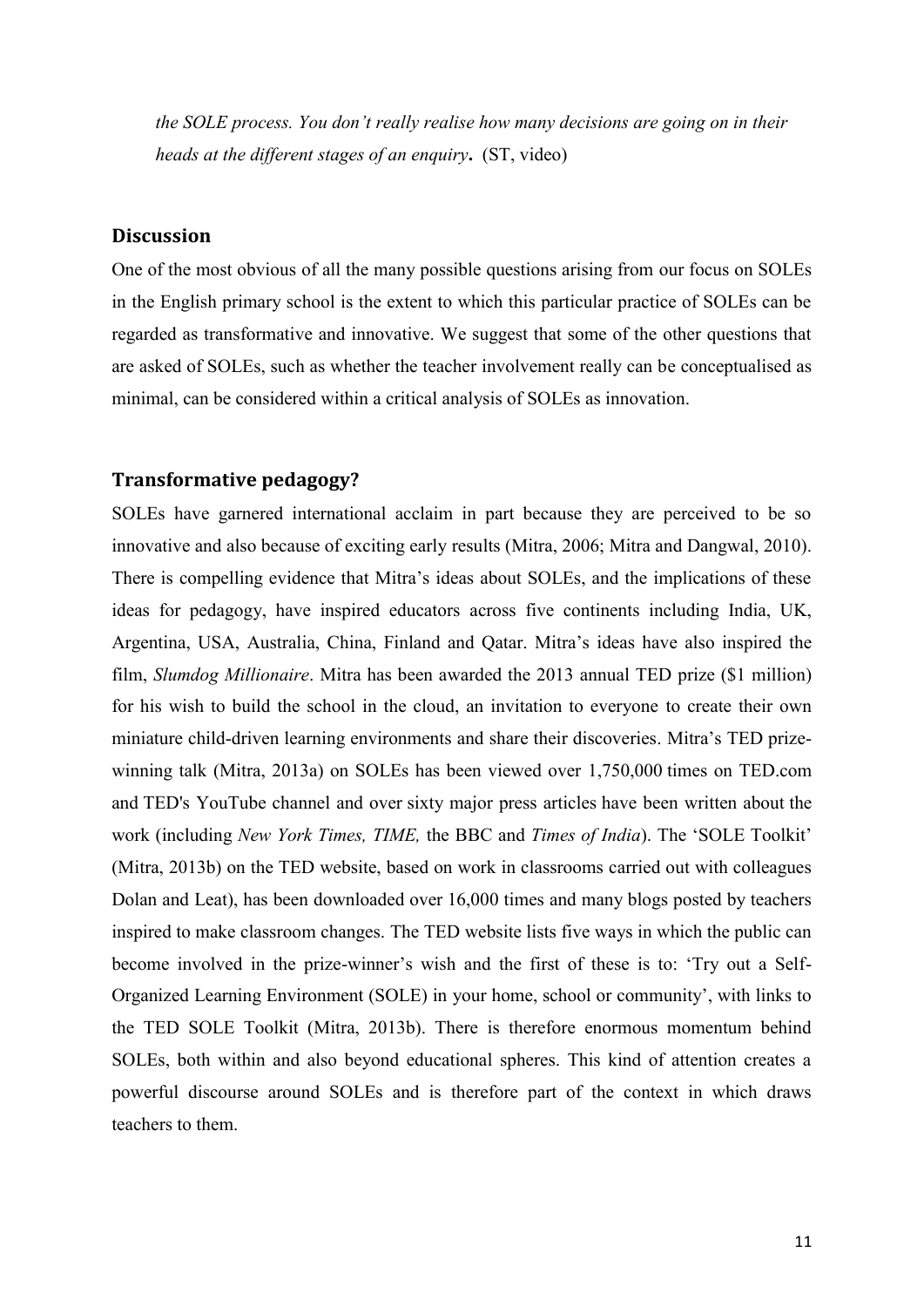Innovation, however, is a thorny topic in educational policy, as the school system seems remarkably resistant to change (Sarason, 1990). According to Tyack and Cuban (1995), there is a 'grammar of schooling', reflecting patterns of teaching, which is hard to shift. So despite a continued barrage of educational reform in many advanced economies, which are often structural in nature or related to assessment regimes, change can be an illusion. Using Bernstein's (1990) terms, many systems are characterised by strong classification (subjects taught in isolation from each one another) and strong framing in which students have little control over the selection, sequencing or pacing of subject matter. Framing reflects power structures in education and strong framing has many associations with convergent pedagogy and assessment. In such settings there are unwritten, but usually well understood, rules which influence the shaping of social conduct and roles in the classroom. SOLEs have the potential, particularly when pupils have some responsibility for generating and refining questions, to reframe the relationship between learner and teacher, and learner and curriculum.

Neither are SOLEs without their critics. Clark's (2013) blogged critique rests on claims of the lack of permanence of the previous Hole in the Wall computers in India and other countries, and his view that many of the particular requirements of classroom SOLEs lack novelty. For example, he suggests there is nothing new in the organisation of a lesson to involve groups of students exploring answers to challenging questions set by teachers. We suggest that in order to consider whether or not SOLEs represent a form of innovation requires a consideration of SOLEs in their entirety rather than of particular elements. And finally, we propose the discussion of SOLEs in relation to various understandings of innovative.

SOLEs can be seen from at least two perspectives as an educational innovation. Firstly, it is a technological innovation that potentially disturbs classroom ecology as the teacher shifts from being centre stage and, secondly, it is an enquiry-based approach where greater student autonomy is anticipated. From the first perspective, a major challenge is orchestration (Dillenbourg and Jermann, 2010), which represents how classroom teachers accommodate technology into their practice. From the second perspective, classification and framing are both thrown open to being re-cast. SOLEs can be conceptualised as non-dominant activity (and therefore innovative), being weakly framed and having unpredictable learning outcomes in comparison with the dominant model of highly directive learning outcomes (Sannino, 2008). Enquiry approaches are divergent, in which a number of important learning parameters may change; for example assessment is less concerned with testing the mastery of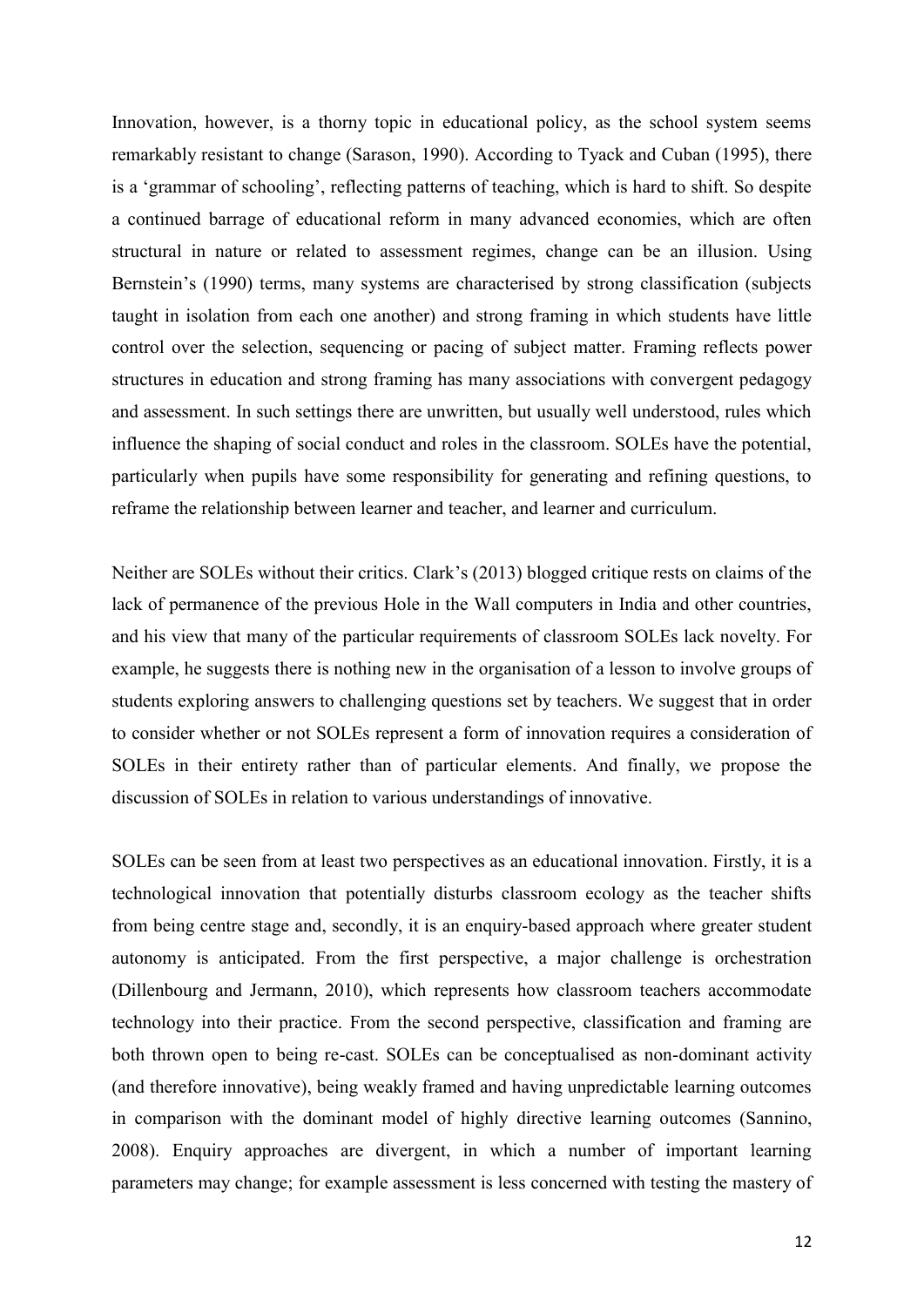a set body of knowledge and more geared to evaluating what exactly has been learned, and teachers assume a greater role in mediating learning rather than instructing. Such changes can be extremely challenging for some teachers (Leat, 1999; Williamson and Morgan, 2009).

The notion of challenging our expectations of student's outcomes, evident in ST's experience of SOLEs, is consistent both with dominant and non-dominant educational activities. However, it is possible that SOLEs are a challenge to the essentialist and individualist notions of ability and learning implicit in the pedagogical models that follow from strong classification and framing. This seems to happen in two aspects of SOLEs. Firstly, learning is both distributed and democratised rather than individualised. This frustrates the evaluation of children in terms of more or less 'ability' (Mazzoli Smith and Campbell, 2012), since the children's movement between groups, taking knowledge with them, 'stealing' knowledge through sharing or building from one group to another, leads to a more uniform learning across the class. This concurs with notions of distributed and collective cognition (Littleton and Mercer, 2013). Secondly, student agency seems to be greater in SOLEs than in the more usual teacher-directed lessons (Todd, 2007). Children have been observed choosing a more difficult question for a SOLE when it was explained to them there would be no competition, whereas initially an easy question was chosen due to fear of failure (Mitra, 2012). SOLEs are associated with a curriculum which relates more strongly to students' interests, questions and experiences (Payton and Williamson, 2009). One of the main themes of ST's experience was the insight into the benefits of student agency, and also learning to give greater opportunities for student agency in her teaching. Indeed, there is evidence that ST was at the centre of her own learning and became an active agent in the production of pedagogic discourse (Edwards and Brunton, 1995).

At least superficially, it appears that there is a considerable conflict between the dominant English model of teacher-led education, with highly specified learning outcomes, and the SOLE method. This is supported by a body of scholarship that recognises the limiting impact of policy discourses on teacher thinking and reflection (for instance Edwards and Thomas, 2010; Priestly and Biesta et al., 2013) The issue is whether teachers presuppose that SOLEs come pre-packaged with an inherent educational philosophy. Seen this way, this case study suggests that SOLEs may be less likely to be sustained in mainstream schools. We can speculate that this orientation comes from a wider climate where dominant theories of cultural reproduction in education, such as those of Bernstein (1990) and Bourdieu and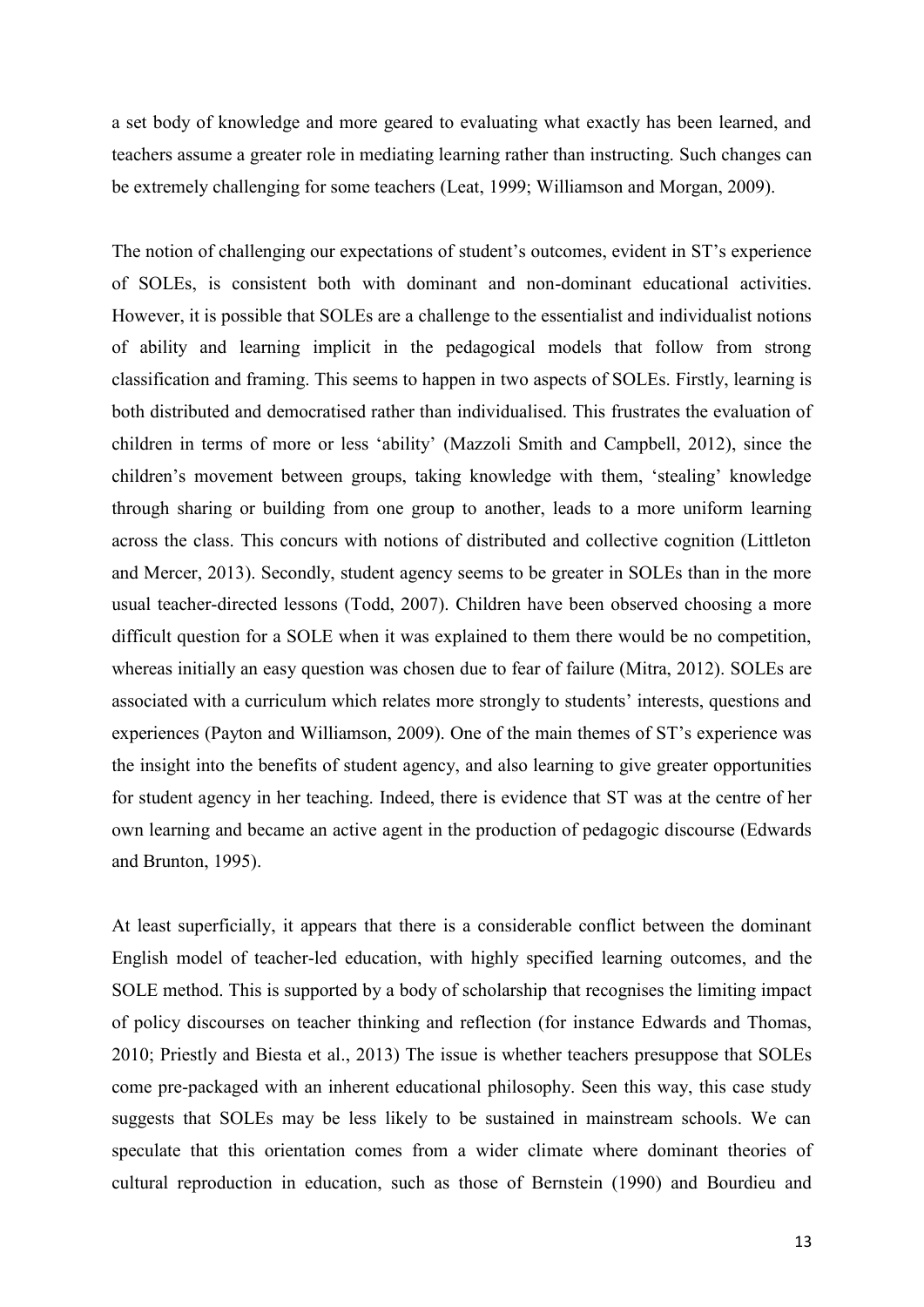Passeron (1990), promote narratives of the impossibility of spaces for resistance and contestation in educational practice and a uni-directional flow of power. Giroux (2003) argues that this has in part fostered a pervasive cynicism amongst educators about forms of radical pedagogy and transformation.

However, it is also possible to conceptualise SOLEs as *both* innovative / transformative -and at the same time supporting current strong classification and framing. The way in which SOLEs are presented in the TED training manual (Mitra, 2013b) accommodates both a human capital model of education within the neo-liberal paradigm and a progressive child centred model focusing on the importance of creativity and transformation within a more liberal tradition:

*To prepare for the realities of the future workplace and the rapidly changing technological landscape, it is critical for educators to invite kids to get good at asking big questions that lead them on intellectual journeys to pursue answers, rather than only memorizing facts.* (Mitra, 2013b, *SOLE Toolkit,* p. 2*)*

*The SOLE mindset is transformative. Children have the ability to think critically and can learn astonishingly quickly. (*(Mitra, 2013b, *SOLE Toolkit,* p. 6)

ST's own perspective is that SOLEs are indeed both transformative of current pedagogical understandings and supportive of current curricular demands, enabling the established curriculum to be 'covered'. Much of the history of the implementation of SOLEs, and indeed the origin of ST's work, has been higher than expected student performance in terms of the prescribed learning outcomes of the English curriculum (i.e., using GCSE questions), rather than a focus on other kinds of creative learning outcomes. Similarly, whilst SOLEs challenge teacher control and enable student agency, in the plenary ST spoke of taking back control and being able to challenge students to reflect on their discoveries, hoping to deepen their learning, drawing on her observations of students during a particular SOLE. Is it possible that SOLEs help ST to establish and maintain what we call a Normal Desirable State (NDS) of pupil activity in the classroom (Brown and McIntyre, 1993)? Different teachers have different NDSs at different times and, from this case study, we can see how ST incorporated SOLEs into one of her NDSs in the classroom.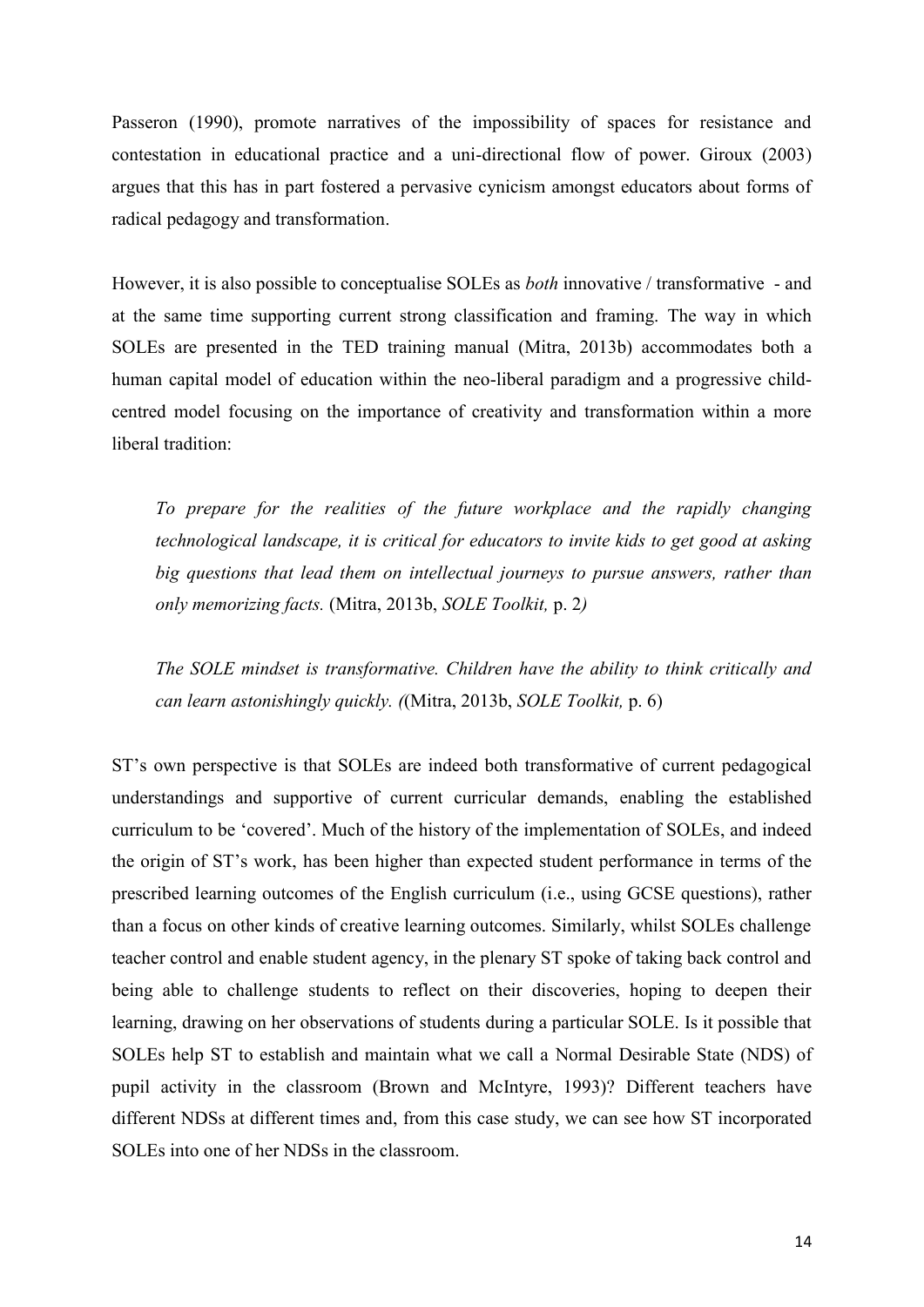Mitra has identified current assessment practices as being a possible or perceived barrier to the implementation of SOLEs, internationally as well as nationally, referring to the rigidity of a system that does not prioritise creativity in children. However, this case study has shown that ST does not perceive these as being in conflict in her teaching practice. Of course, this might not be the case in secondary school classrooms. In the context of ST's classroom, SOLEs do not inherently resist or contest dominant pedagogies. Mitra's reference to SOLEs as learning 'tools' rather than teacher pedagogies is a deliberate way of highlighting their neutrality and protean quality. Like computers, SOLEs are tools to be used in a multitude of ways and to service a host of different agendas (Marshall, 2004). The blurring, confusion or reversal of tool and object (Engestrom, 1987: 101-103; Virkkunen et al., 2010: 18), highlighted by Engestrom's cultural historical activity theory, is useful here. Thus SOLEs become a means for better maintaining the status quo (i.e. enhanced exam results), rather than an object of pedagogical transformation.

What counts for innovation is likely to be susceptible to current discourses of teaching, to normalised understandings of what counts as a 'good' teacher, student, or lesson. It is maybe not surprising that the implication of the success of SOLEs, from much of the media attention, is that students no longer need teachers. The role of the teacher has become one that is contested rather than the respected role of a previous age. However, we suggest what is innovative about SOLEs is that they have us revise the role of the teacher, and indeed other aspects of teaching. In other words, what can be understood to be innovative about SOLEs may be the questions they have us asking about education as a whole, rather than the innovative nature of SOLEs themselves:

*We don't need to improve schools. We need to reinvent them for our times, our requirements and our future. We don't need efficient clerks to fuel an administrative machine that is no longer needed. Machines will do that for us. We need people who can think divergently, across outdated "disciplines", connecting ideas across the entire mass of humanity. We need people who can think like children. (Mitra, 2013c)*

SOLEs therefore are not *necessarily* a form of radical pedagogy (Giroux, 2003), although in transforming education there is evidence that SOLEs can be used in this way. Giroux identifies radical pedagogy as overtly political, bringing to the fore the experiences and interests of pupils and social transformation. It is not usually seen as reproducing the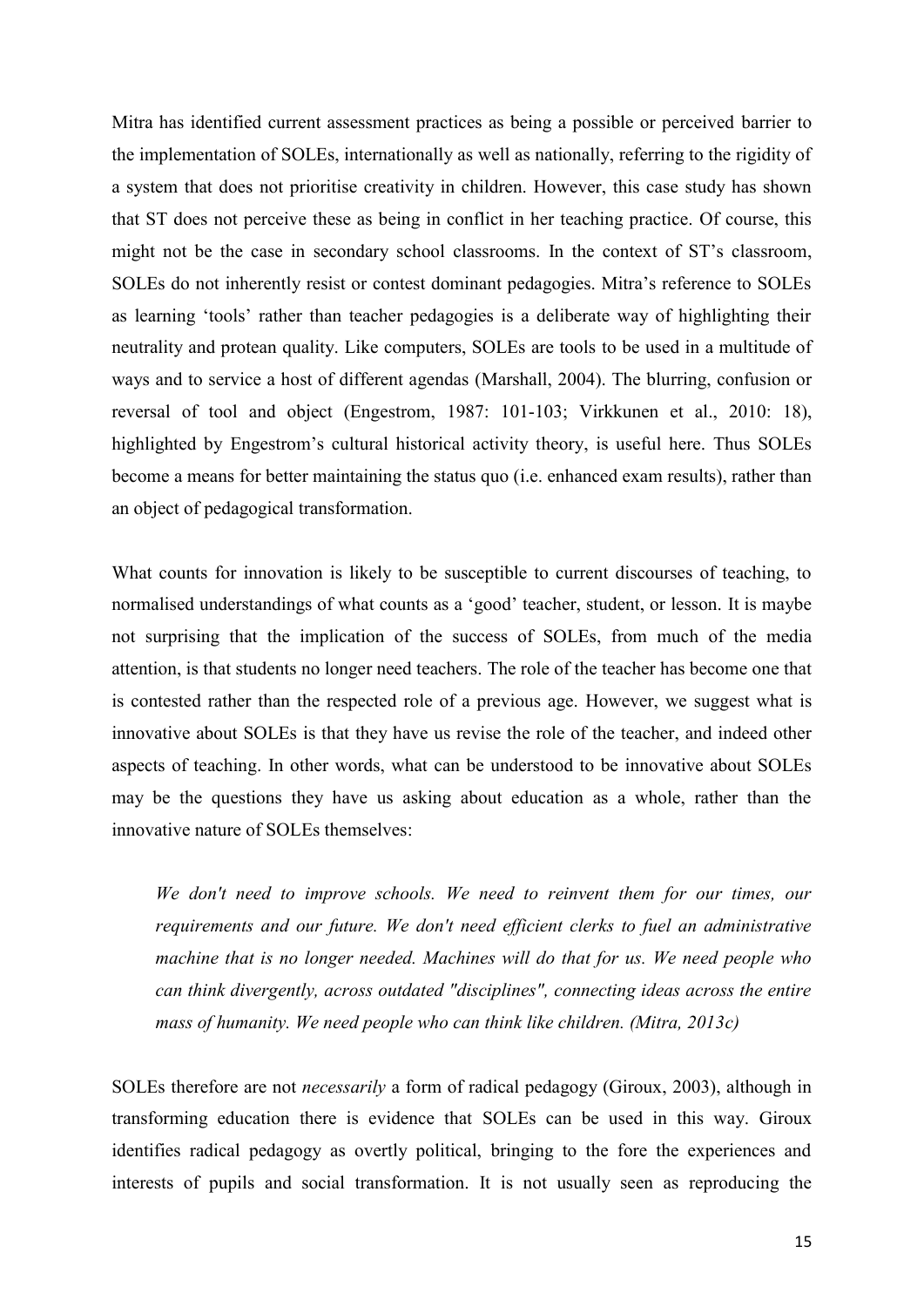desirable skills and knowledge base of education. Giroux identifies 'curricular justice' (2003: 10) as more inclusive and equitable forms of teaching that serve to lessen the individualistic principles on which much learning is founded, and that a radical form of pedagogy problematises the mechanisms of transmission and teacher authority, as arguably SOLEs do. In this sense, the SOLE method can be *used* as a form of radical transformative pedagogy, working in antagonism to the dominant framework of largely individualised learning, fostering curricular justice without a need for teachers to position themselves as contesting the curriculum – arguably one of the main barriers to transformative education. A radical pedagogy has to have relevance for educators as a mode of viable praxis (Giroux, 1981) and, in ST's case, it has this precisely because it does not necessarily place the teacher in an arena of conflict.

If the SOLE method can indeed be adapted and adopted by teachers for a multitude of different ends, transformative and yet not necessarily in conflict with other demands, it requires a subtle understanding of the way in which power circulates and transformation is effected in educational practice. For instance, a Foucauldian understanding of discourse sees power not as uni-directional or hegemonic, but, as Giroux has argued, 'riddled with contradictions and tensions that open up the possibility for counter-hegemonic struggle' (1981:17). What is particularly interesting about this case study is that the transformative impact of SOLEs appears to open up spaces for counter-hegemonic practice without this necessarily being experienced by teachers or students as in conflict with the dominant educational framework.

#### **Acknowledgements**

We would like to acknowledge the time given by Sarah Taylor to the development of SOLEs and the collection and analysis of data over the last three years.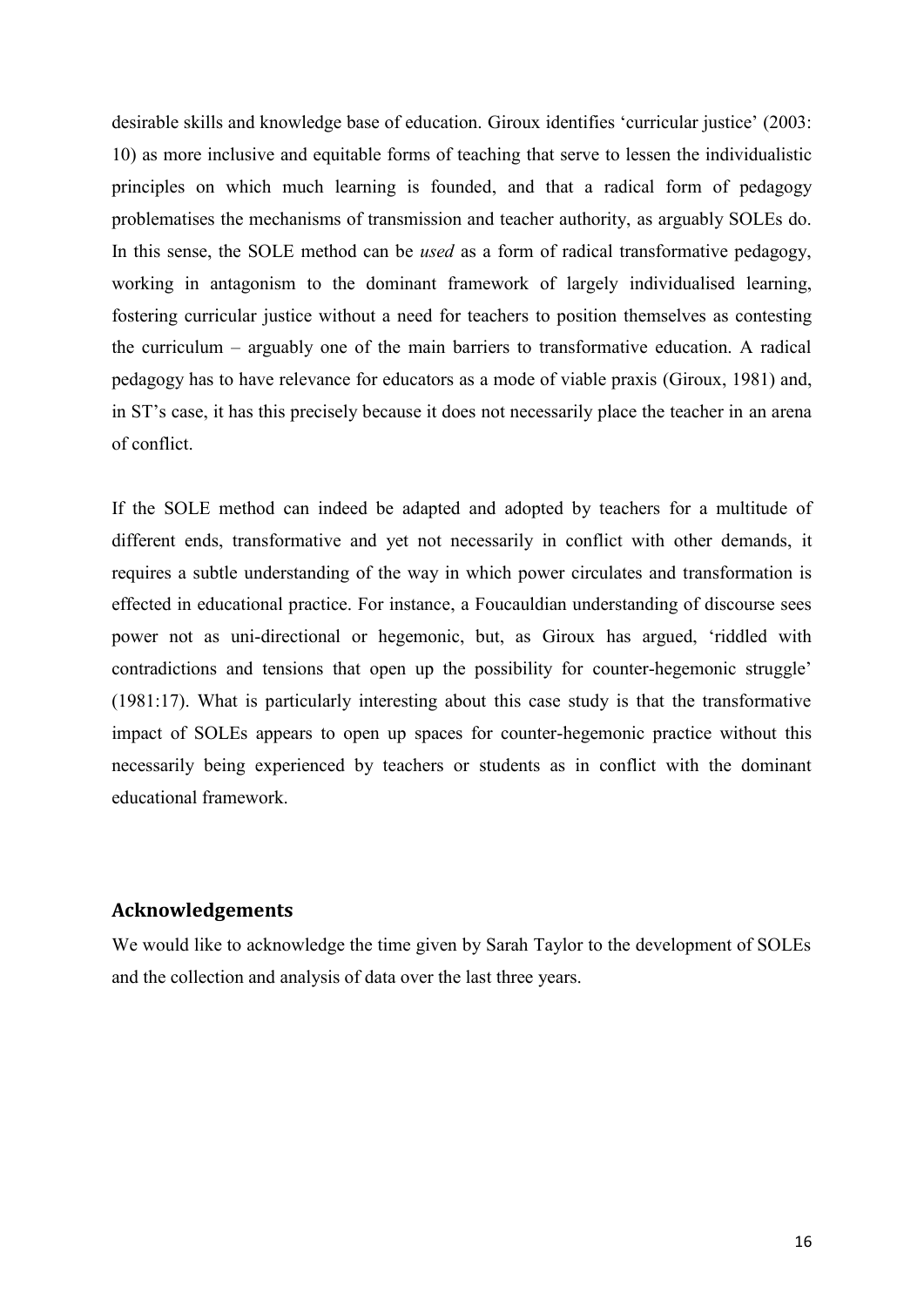#### **References**

Bernstein, B. (1990) *The structuring of pedagogic discourse.* London: Routledge.

- Bourdieu, P. and Passeron, J (1990) *Reproduction in Education, Society and Culture.* Vol. 4. Sage.
- Brown, S. and McIntyre, D. (1993) *Making sense of teaching.* Buckingham: Open University Press.
- Clark, D. (2013) *More holes in Mitra's 'Hole in the Wall' Project.* Blog: Donald Clark Plan B. Accessed on  $20<sup>th</sup>$  Oct from:
- http://donaldclarkplanb.blogspot.co.uk/2013/06/more-holes-in-sugata-mitras-hole-in.html
- Dewey, J. (1931) *The way out of educational confusion.* Cambridge, MA: Harvard University Press.
- Dillenbourg, P. and Jermann, P. (2010) Technology for classroom orchestration, in: M. S. Khine (eds), *New science of learning: cognition, computers and collaboration in education,* pp. 525-552. Dordrecht: Springer.
- Edwards, A. and Brunton, D. (1995) Supporting reflection in teachers' learning', in: J. Calderhead and P. Gates (eds) *Conceptualizing reflection in teacher development.* London: Falmer.
- Edwards, G. and Thomas, G. (2010) Can Reflective Practice be Taught?. Educational Studies, **36**(4), 403-414.
- Engestrom, Y. (1987) *Learning by expanding: An activity-theoretical approach to developmental research.* Helsinki: Orienta-konsultit.
- Giroux, H.A. (1981) Hegemony, Resistance, and the Paradox of Educational Reform. *Interchange,* Vol. 12 (2-3), pp. 3-26.
- Giroux, H.A. (2003) Public Pedagogy and the Politics of Resistance: Notes on a critical theory of educational struggle. *Educational Philosophy and Theory,* Vol. 35 (1), pp. 5-16.
- Leat, D. (1999) Rolling the stone uphill: Teacher development and the implementation of Thinking Skills programmes, *Oxford Review of Education*, 25 (3), 387-403.
- Leont'ev, A. N. (1981). The problem of activity in psychology. In J.V. Wertsch (ed.), *The concept of activity in Soviet psychology*, pp. 37-71. Armonk, NY: Sharpe.
- Littleton, K. and Mercer, N. (2013) Interthinking: Putting talk to work. Abingdon: Routledge.
- Marshall, T. (2004) ICT: don't believe the hype. In D. Hayes (ed.), *The RoutledgeFalmer Guide to Key Debates in Education,* pp. 113-116. London: RoutledgeFalmer.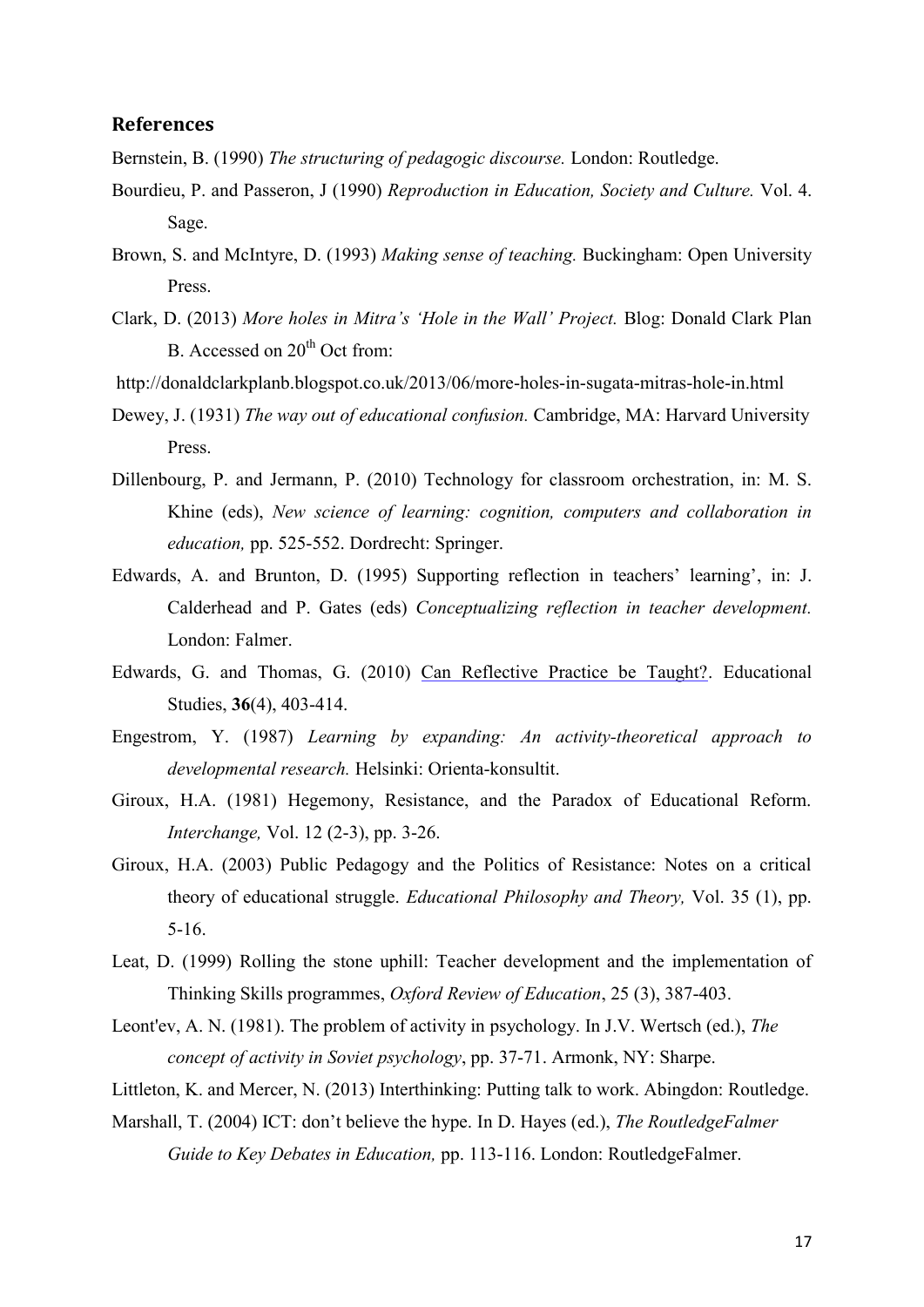- Mazzoli Smith, L. and Campbell, J. (2012) *Families, Education and Giftedness*. Rotterdam: Sense Publishers.
- Mitra S. (2006) *The hole in the wall: Self-organising systems in education.* New Delhi and New York: Tata-McGraw-Hill.
- Mitra, S. (2012) *Beyond the hole in the wall: Discover the power of self-organized learning.* TED Books.
- Mitra, S. (2013a) TED talk: Sugata Mitra, Build a school in the cloud. Accessed 12 October 2013: http://www.ted.com/talks/sugata\_mitra\_ build\_a\_school\_in\_the\_cloud.html
- Mitra, S. (2013b) SOLE: How to bring Self-Organised Learning Environments to your community. TED, Accessed 12 October 2013: http://www.ted.com/pages/sole\_toolkit
- Mitra, S. (2013c) Google means we must rethink our approach to education, *The Observer*,  $15<sup>th</sup>$  June 2013.
- Mitra, S. and Dangwal, R. (2010) Limits to self-organised learning: The Kalikuppam experiment, *British Journal of Educational Technology,* 41(5), 672-688.
- Mitra, S., Dangwal, R., Chatterjee, S., Jha, S., Bisht R.S. and Kapur, P. (2005) Acquisition of computing literacy on shared public computers: Children and the 'hole in the wall', *Australasian Journal of Educational Technology,* 21(3), 407-426.
- Mitra, S. and Rana, V. (2001) Children and the Internet: Experiments with minimally invasive education in India, *British Journal of Educational Technology*, 32(2), 221- 232.
- Mitra, S, Tooley, J. N., Inamdar, P. and Dixon, P. (2003) Improving English pronunciation: An automated instructional approach, *Information Technologies and International Development,* 1(1), 75-84.
- Mitra, S. and Quiroga, M. (2012) Children and the Internet A preliminary study in Uruguay, *International Journal of Humanities and Social Science,* 2(15), 123-129.
- Payton, S. and Williamson, B. (2009) *Enquiring minds – Innovative approaches to curriculum reform.* Bristol: Futurelab.
- Priestly, M., Biesta, G. and Robinson, S. (2013) Teachers as agents of change: Teacher Agency and emerging models of curriculum, in: M. Priestly and G Biesta (eds), *Reinventing the curriculum: New trends in curriculum policy and practice.* London: Bloomsbury.
- Sannino, A. (2008) Sustaining a non-dominant activity in school: Only a Utopia?, *Journal of Educational Change,* 9: 329-338.